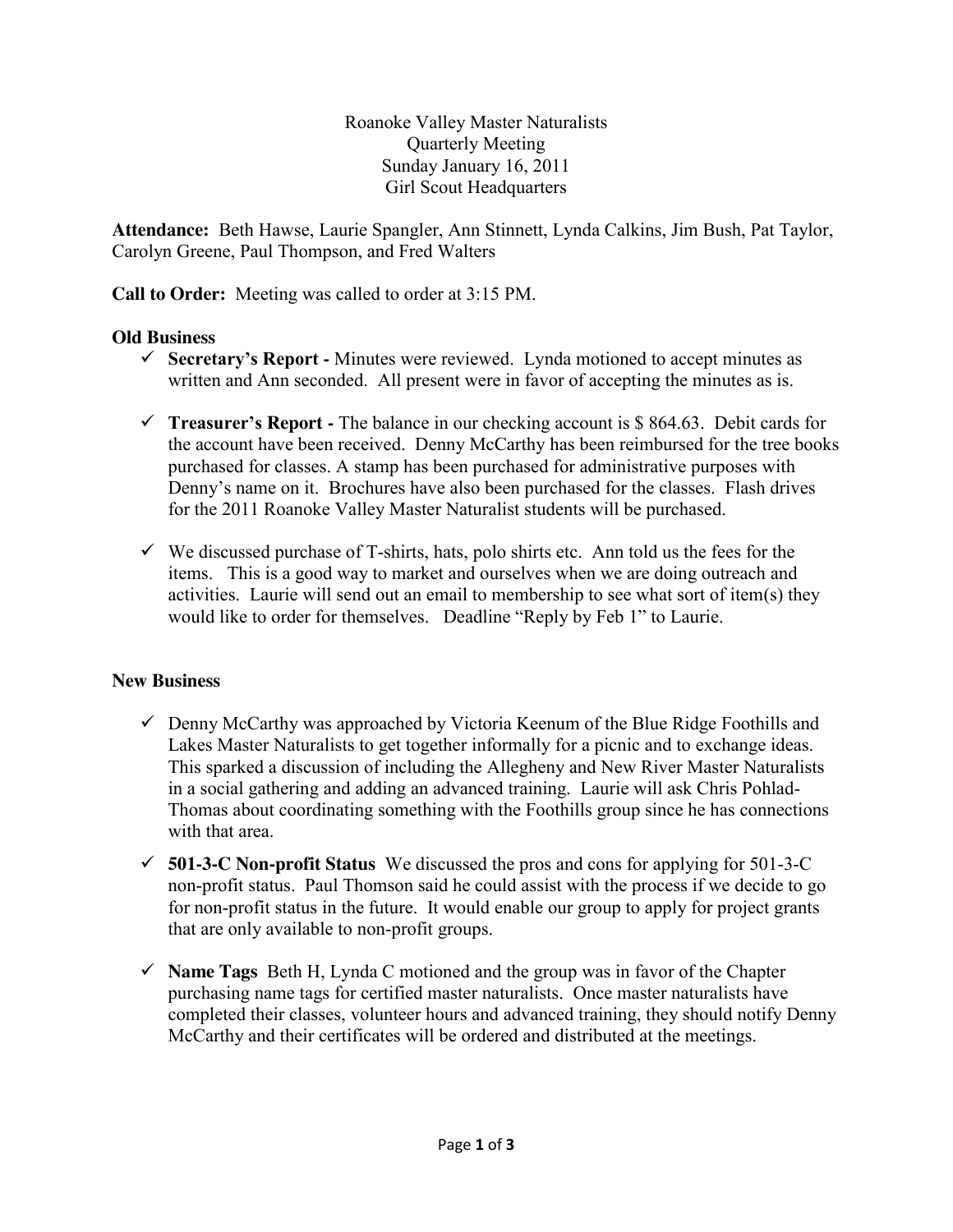### **Subcommittee Reports**

## **Executive Committee Report – no report given.**

### **Curriculum Committee Report**

The Curriculum Committee has met twice since our last meeting. The curriculum schedule has been developed and was passed out to the group. First class is Feb 15 through May 21. A makeup class is included in the schedule and there are 3 field trips scheduled.

We will need class hosts for each class. Several of us present have signed up for class host duties, but we have several open dates to fill. An email will be sent to members that did not attend, requesting their assistance with this task. This is a great way to both make up a missed class and earn volunteer hours toward certification.

Class host duties include:

- Arrive early to set up the room
- Assist the speaker with his/her audiovisual and other needs
- Introduce the speaker
- Pass out hand outs
- Take class attendance
- Place the speaker's presentation on student flash drives
- Presentation of speaker gifts
- Clean up classroom afterwards

Computer needs were discussed for use during the presentations.

Gift ideas were discussed for the speakers. We still have some bird and bat houses but want to be sure not to duplicate gifts for returning speakers. Discussion of pad-folios as a gift and suggested options were shared. Beth asked what the budget for speaker gifts would be. A range of \$18-24 would cover a nice gift for each speaker this season. Beth Hawse motioned to order the padfolios with a pocket as a speaker gift. This motion was seconded by Lynda and all were in favor of this purchase for speaker gifts. Beth suggested that the number of pad-folio's we order should depend on the response from our group. Information on these pad-folios will be shared with the other Master Naturalists not present.

There are up to 27 spaces available for the 2011 RVMN class. Cost is \$ 100 for the class or \$ 10 per class.

The 2011 Roanoke Master Naturalists Course will be advertised in the local newspaper and other local media. If members have other venues or opportunities for promoting this class, let the Officers know soon since the first class is February 15.